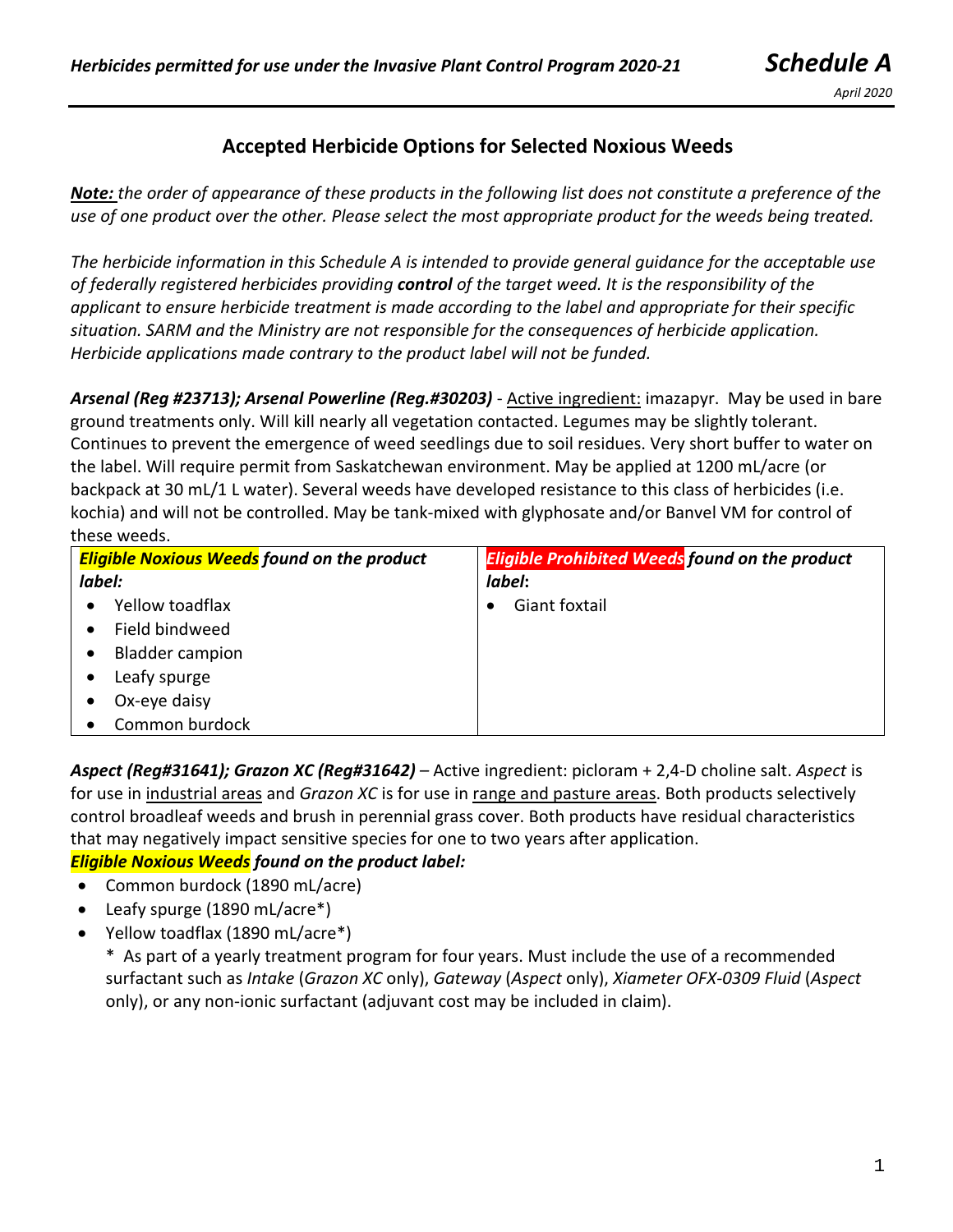*Clearview (Reg#29752); Sightline (Reg#30409); Reclaim II (Reg#30062)* – Active ingredient: aminopyralid + metsulfuron (*Reclaim II* also contains 2,4-D = *Reclaim II B*; *Sightline* also contains fluroxypyr for control of Group 2 resistant kochia or cleavers) *Clearview* and *Sightline* are for use in non-crop areas (roadsides, ditches, commercial land, right-of-ways etc.) and may be used occasionally in Range and Pasture areas for control of invasive species. Reclaim II is for use in Range and Pasture only. Because these products are essentially a combination of *Milestone* and *Escort*, they have residual characteristics that may negatively impact sensitive species for one to two years after application. Plants in the legume and sunflower families are the most sensitive to these products. Add the recommended surfactant (such as AG-SURF, AGRAL 90 or CITOWETT PLUS) to the spray solution at 2.0 mL per 1 L of spray solution (adjuvant cost may be included in claim). Weed control claims below are for a single season only as a way to reduce seed production. Retreatment may be required in future seasons.

*Eligible Noxious Weeds found on the product label:*

- Absinthe (*Clearview, Reclaim II A* or *Sightline A* @ 55 g/acre plus 2,4-D Amine (or *Reclaim II B*) @ 455 gae/acre – plus *Sightline B* product according to the label)
- Black henbane (*Clearview, Reclaim II A* or *Sightline A* @ 81 g/acre; – plus companion "B" product according to the label)
- Burdock (*Reclaim II A* @ 55 g/acre + *Reclaim II B* @ 455 gae/acre)
- Common tansy (*Clearview, Reclaim II A* or *Sightline A* @ 55 g/acre – plus companion "B" product according to the label)
- Hoary Alyssum (*Clearview, Reclaim II A* or *Sightline A* @ 69 g/acre – plus companion "B" product according to the label)
- Ox-eye daisy pre-bud (*Clearview, Reclaim II A* or *Sightline A* @ 55 g/acre – plus companion "B" product according to the label)
- Wild parsnip (*Clearview, Reclaim II A* or *Sightline A* @ 81 g/acre; – plus companion "B" product according to the label)

#### *Eligible Prohibited Weeds found on the product label:*

- Diffuse knapweed *(Clearview, Reclaim II A* or *Sightline A* @ 93 g/acre; – plus companion "B" product according to the label)
- Field scabious (*Clearview, Reclaim II A* or *Sightline A* @ 55 g/acre; – plus companion "B" product according to the label)
- Perennial pepperweed (*Clearview, Reclaim II A* or *Sightline A* @ 69 g/acre; – plus companion "B" product according to the label)
- Spotted knapweed *(Clearview, Reclaim II A* or *Sightline A* @ 55 g/acre; – plus companion "B" product according to the label)
- Yellow star-thistle (*Clearview, Reclaim II A* or *Sightline A* @ 55 g/acre; – plus companion "B" product according to the label)

*Dicamba (350, 480, 600) g/L formulations (various)*- Active ingredient: dicamba. For use in both range and pasture as well as non-crop areas. For selective control of broadleaf weeds in perennial grass covered areas. These products may leave a residue for at least a portion of the growing season that will impact sensitive plants seeded into the area. These products are soluble in water and caution should be used when applying to very sandy land with shallow ground water.

### *Eligible Noxious Weeds found on the product label:*

• Field bindweed (408 grams acid equivalent/acre at the flowering stage)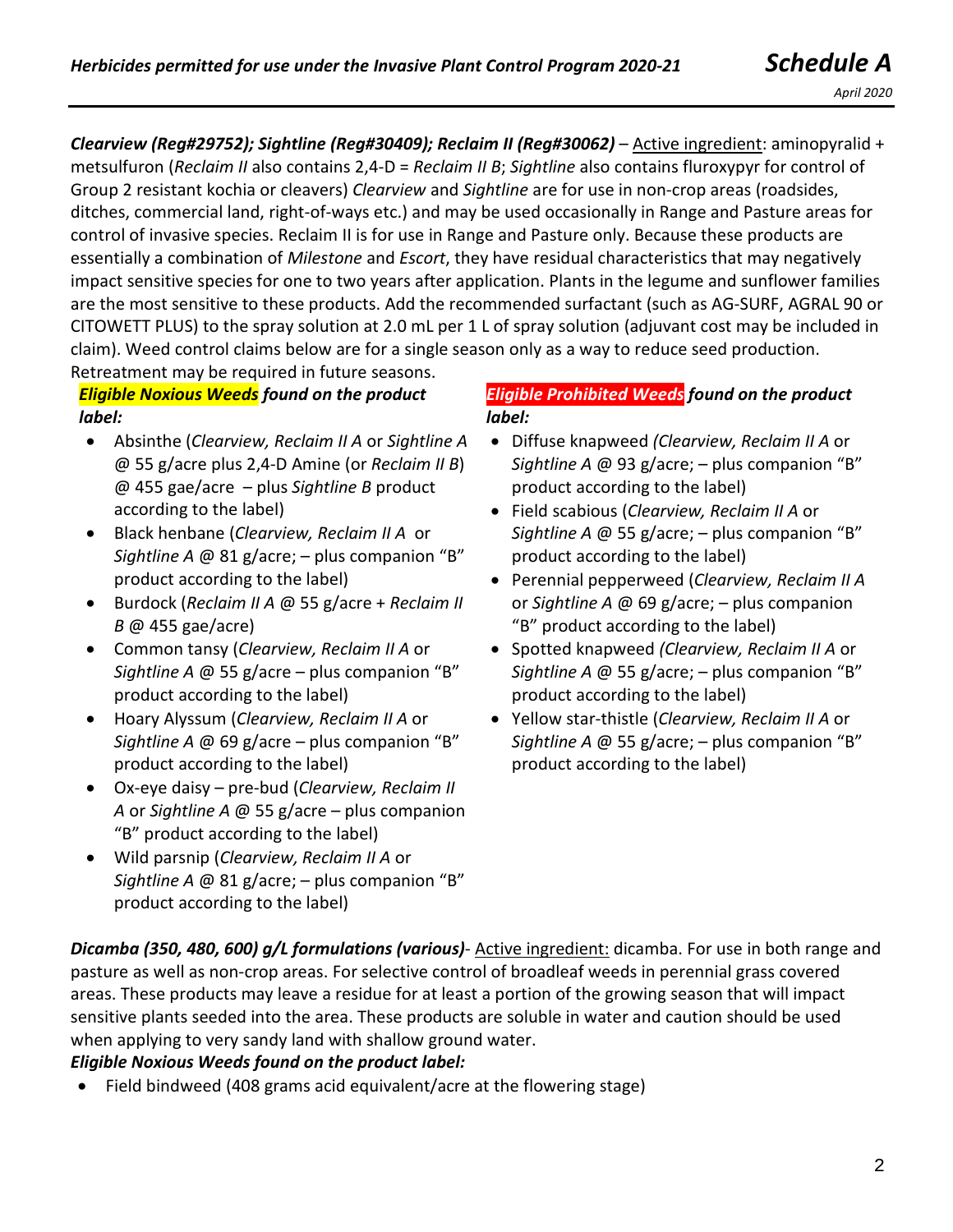*Escort (Reg#23005)* – Active ingredient: metsulfuron. May be used for selective control in perennial grass areas. Use the rate specified for specific species plus non-ionic surfactant (*Agral 90, Surf 92, Prosurf*, etc.) at 2.0 mL for each 1 L of spray solution (adjuvant cost may be included in claim). Escort has residual characteristics that may negatively impact sensitive species for four or more years after application. *Eligible Noxious Weeds found on the product label:*

• Common tansy (8 g/acre)

*Esplanade (Reg #23713); -* Active ingredient: indazaflam. May be used in **bare ground treatments only**. Will kill nearly all vegetation emerging from seed after application. Perennial grasses may be tolerant and will require that glyphosate be added to control established grasses. Continues to prevent the emergence of weed seedlings due to soil residues. Very short buffer to water on the label. Will require permit from Saskatchewan environment. May be applied at 152 mL/acre.

*Eligible Noxious Weeds found on the product label:*

• Field bindweed

*Eligible Prohibited Weeds found on the product label:*

- Giant foxtail
- Yellow star-thistle

### *Grazon XC* **(see** *Aspect* **above)**

*Milestone (Reg#28517)* – Active ingredient: aminopyralid. *Milestone* is for use in non-crop areas and may be used occasionally in Range and Pasture areas for control of invasive species. *Milestone* will control of broadleaf species in permanent perennial grass areas. *Milestone* has residual characteristics that may negatively impact sensitive species for one to two years after application. The addition of 2,4-D 600 Amine at 1000 mL/acre will enhance control. For Range and Pasture use see *Restore II*.

# *Eligible Noxious Weeds found on the product label:*

- Absinthe (*Milestone* at 200 mL/acre alone or *Milestone* at 150 mL/acre + *2,4-D 600 Amine* at 770 mL/acre)
- Ox-eye daisy (117 mL/acre)
- Hoary cress (*Milestone* at 117 mL/acre + *2,4-D 600 Amine* at 600 mL/acre)
- Common tansy (*Milestone* at 200 mL/acre + *2,4-D 600 Amine* at 1000 mL/acre)

*Eligible Prohibited Weeds found on the product label:*

- Diffuse knapweed (202 mL/acre)
- Spotted knapweed (117 mL/acre)
- Yellow star-thistle (117 mL/acre)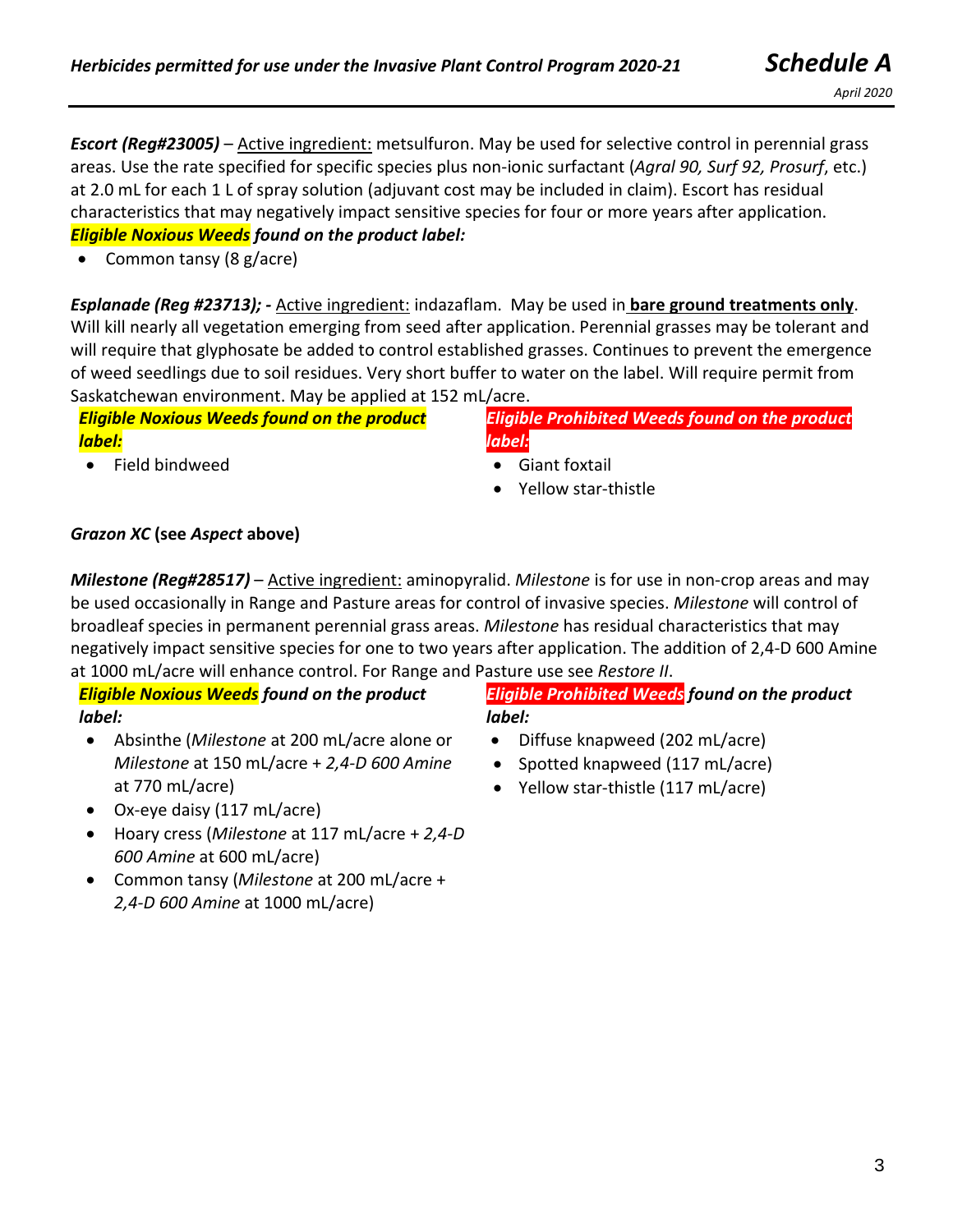*April 2020*

- A rate of 67.6 g/acre is recommended (8.35 g per 10 L water treats 500 sq. metres). A measuring cylinder is included in each package of *Navius* and is for measuring *Navius* only.
- An adjuvant must be added to the spray mixture for proper activity. Non-ionic surfactants (*Agral 90, Surf 92, ProSurf*, etc.) must be added at 2.5 mL per 1 L of spray solution or either *Merge* or a Crop Oil Concentrate (i.e. *Assist, Score, Superior Oil Concentrate*, etc.) must be added at 10 mL per L of spray solution (adjuvant cost may be included in claim).
- Applications must be made in a minimum of 81 L/acre of water for adequate coverage.
- Upwind spraying must stay back 5 m from aquatic habitats and shallow water bodies less than 1 m deep or 2 m from water deeper than 1 m. Applications must stay back from sensitive land-dwelling plants by 45 m. The buffer to land-dwelling plants is not required on rights-of-way, but precautions should still be taken to avoid damage from drift. Avoid applying over the roots of trees (typically equal to the height of the tree from the trunk).

## *Eligible Noxious Weeds found on the product label:*

- Leafy spurge
- Common tansy
- Ox-eye daisy

#### *Eligible Prohibited Weeds found on the product label:*

- Common crupina
- Giant hogweed
- Knapweed (diffuse and spotted)
- Yellow star-thistle

*Restore II (Reg#28517)* – Active ingredient: aminopyralid and 2,4-D. *Restore II* is for use in Range and Pasture areas for control of invasive species. *Restore II* will control of broadleaf species in permanent perennial grass areas. *Restore II* has residual characteristics that may negatively impact sensitive species for one to two years after application. For Industrial uses see *Milestone*.

*Eligible Noxious Weeds found on the product label:*

- Absinthe (970 mL/acre)
- Burdock (970 mL/acre)
- Field bindweed (970 mL/acre)
- Hoary cress (970 mL/acre)
- Ox-eye daisy (570 mL/acre)

# *Sightline* **(see Clearview above)**

*Eligible Prohibited Weeds found on the product label:*

- Spotted knapweed (570 mL/acre)
- Yellow star-thistle (570 mL/acre)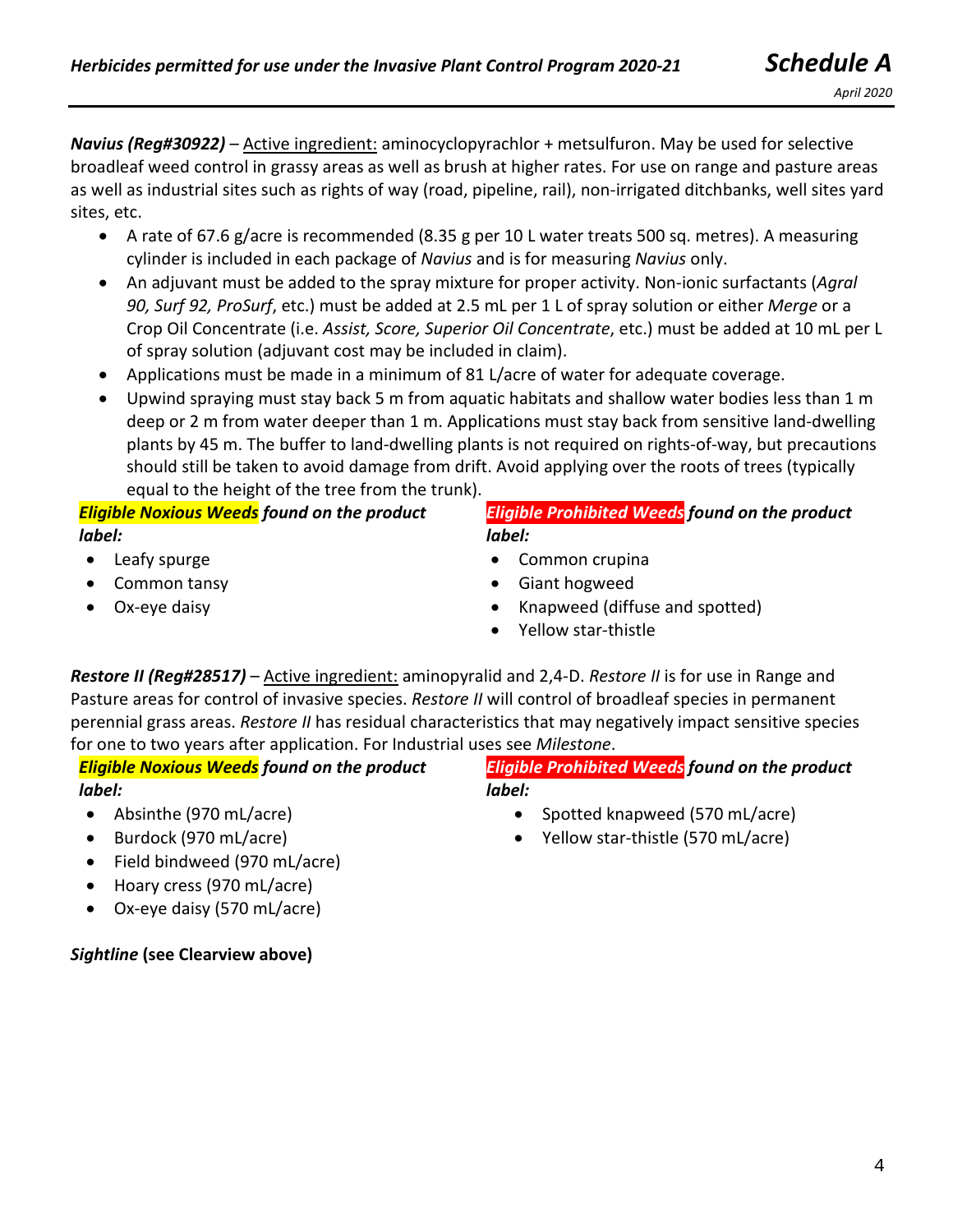**Tordon 22K (Reg#9005)** – Active ingredient: picloram. May be used for selective control in permanent grass areas. The maximum rate of 3600 mL/acre (90 mL/18 L of water over 100 sqm) may be applied by hand application equipment only and may only be applied to 50% of any two-acre portion of land. Rates of 1900 mL/acre may be used for applications over larger areas. This product is mobile in water and may leach into groundwater if applied to sandy soils overlying shallow ground water. *Tordon 22K* may also leave a residue in the soil that will impede the growth of sensitive crops for several years.

## *Eligible Noxious Weeds found on the product label:*

- Leafy spurge (3600 mL/acre rate only\*)
- Russian knapweed (1900 mL/acre rate)
- Yellow toadflax (3600 mL/acre rate only\*)
- Field bindweed (3600 mL/acre rate only\*) \* Note: the 3600 mL/acre rate is only to be applied to one half of each two acre area)

### *Eligible Prohibited Weeds found on the product label:*

• Diffuse or spotted knapweed (910 mL/acre rate)

**Truvist (Reg#30920)** – Active ingredient: aminocyclopyrachlor + chlorsufuron. May be used for selective broadleaf weed control in grassy areas or mixed with non-selective soil persistent herbicides for bare ground sites. Only for use on industrial sites such as rights of way (road, pipeline, rail), non-irrigated ditchbanks, well sites yard sites, etc. – may not be used in range or pasture. **Do not allow treated areas to be cut for hay or grazed by livestock this product is not registered for this use.** (Note: Truvist is no longer being manufactured so supplies may be limited)

- A rate of 68 g/acre is recommended (8.4 g per 10 L water treats 500 sq. metres). A measuring cylinder is included in each package of *Truvist* and is for measuring *Truvist* only.
- An adjuvant must be added to the spray mixture for proper activity non-ionic surfactants (*Agral 90, Surf 92, ProSurf,* etc.) must be added at 2.5 mL per 1 L of spray solution or either *Merge* or a Crop Oil Concentrate (i.e. *Assist, Score, Superior Oil Concentrate*, etc.) must be added at 10 mL per 1 L of spray solution (adjuvant cost may be included in claim).
- Applications must be made in a minimum of 81 L/acre of water for adequate coverage. Spraying must stay back 2 m from aquatic habitats and shallow water bodies less than 1 m deep or 1 m from water deeper than 1 m. Applications must stay back from sensitive land-dwelling plants by 25 m. The buffer to land-dwelling plants is not required on rights-of-way, but precautions should still be taken to avoid damage from drift. Avoid applying over the roots of trees (typically equal to the height of the tree from the trunk).

### *Eligible Noxious Weeds found on the product label:*

- Leafy spurge
- Common tansy
- Field bindweed
- Ox-eye daisy
- Bladder campion
- Wild parsnip

*Eligible Prohibited Weeds found on the product label:*

- Common crupina
- Giant hogweed
- Halogeton
- Knapweed (diffuse and spotted)
- Perennial pepperweed
- Wild chervil
- Yellow star-thistle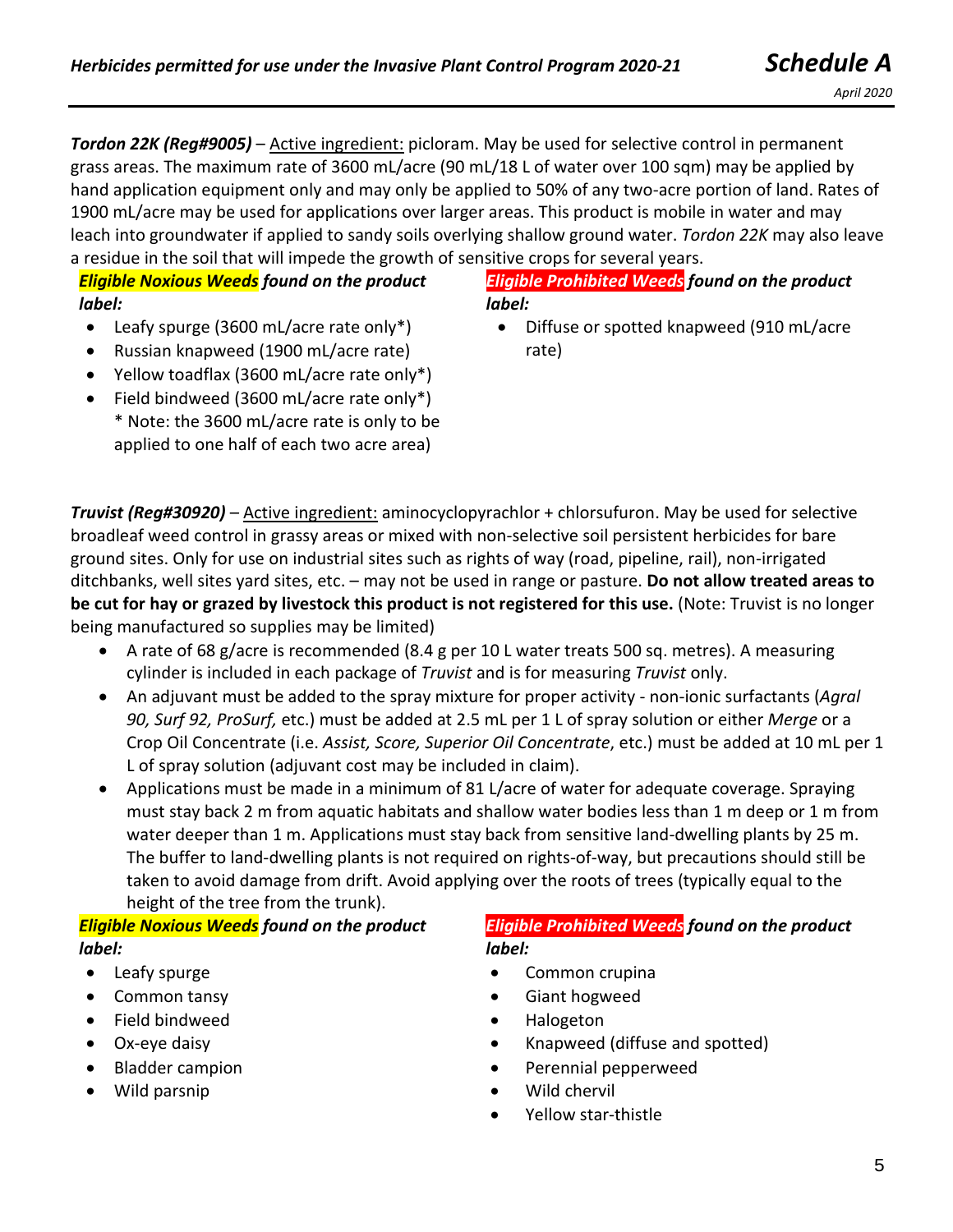#### **Prohibited Weeds**

Because prohibited weeds are rare or not currently found in Saskatchewan, registered control options may not have been developed in Canada yet. In accordance with *The Weed Control Act*, municipalities are required to notify Crops and Irrigation Branch upon the discovery of a prohibited weed and at that time an appropriate control option will be investigated and approved.

For control options for Prohibited weeds or assistance in confirming identification please contact the Provincial Weed Specialist at: (306) 787-4673 or [Clark.Brenzil@gov.sk.ca](mailto:Clark.Brenzil@gov.sk.ca)

#### **Note on Prohibited Weeds**

*Prohibited Weeds* are either not currently in Saskatchewan, or are only recently introduced and very rare. If producers look through the list of *Prohibited Weeds*, there will be very few that they will recognize since for the most part, these species are not found in Saskatchewan yet. It is essential that these weeds are discovered as soon as possible after they enter the province, quarantined when they are found, and eradicated using the most effective means possible, to prevent them from gaining a foothold.

**(1)** The following plants are designated as Prohibited Weeds in Saskatchewan:

| <b>Common Name</b>      | <b>Botanical Name</b>                           |
|-------------------------|-------------------------------------------------|
| barberry, common        | Berberis vulgaris L.,                           |
| bartsia, red            | Odontites seroting Dum.                         |
| chervil, wild           | Anthriscus sylvestris (L.) Hoffm.               |
| crupina, common         | Crupina vulgaris Cass.                          |
| cupgrass, woolly        | Eriochloa villosa (Thunb.) Kunth                |
| darnel                  | Lolium temulentum L.                            |
| foxtail, giant          | Setaria faberi Herrm.                           |
| goatgrass, jointed      | Aegilops cylindrical Host                       |
| halogeton               | Halogeton glomeratus (M. Bieb.) C.A. Mey.       |
| hemlock, poison         | Conium maculatum L.                             |
| hogweed, giant          | Heracleum mantegazzianum Sommier & Levier       |
| hound's-tongue          | Cynoglossum officinale L.                       |
| knapweed, diffuse       | Centaurea diffusa Lam.                          |
| knapweed, spotted       | Centaurea stobe L.(=Centaurea biebersteinii DC) |
| knapweed, squarrose     | Centaurea virgata Lam.                          |
| mustard, garlic         | Allaria petiolata (M. Bieb.) Cavara & Grande    |
| pepperweed, perennial   | Lepidium latifolium L.                          |
| pondweed, curly-leaved  | Potamogeton crispus L.                          |
| puncturevine            | Tribulus terrestris L.                          |
| rue, African            | Peganum harmala L.                              |
| rush, flowering         | Butomus umbellatus L.                           |
| saltcedar               | Tamarix sp                                      |
| scabious, field         | Knautia arvensis (L.) Coult.                    |
| star-thistle, yellow    | Centaurea solstitialis L.                       |
| toadflax, Dalmatian     | Linaria dalmatica                               |
| water-milfoil, Eurasian | Myriophyllum spicatum L.                        |
| floating heart, yellow  | Nymphoides peltata (S.G. Gmel.) Kuntze          |
|                         |                                                 |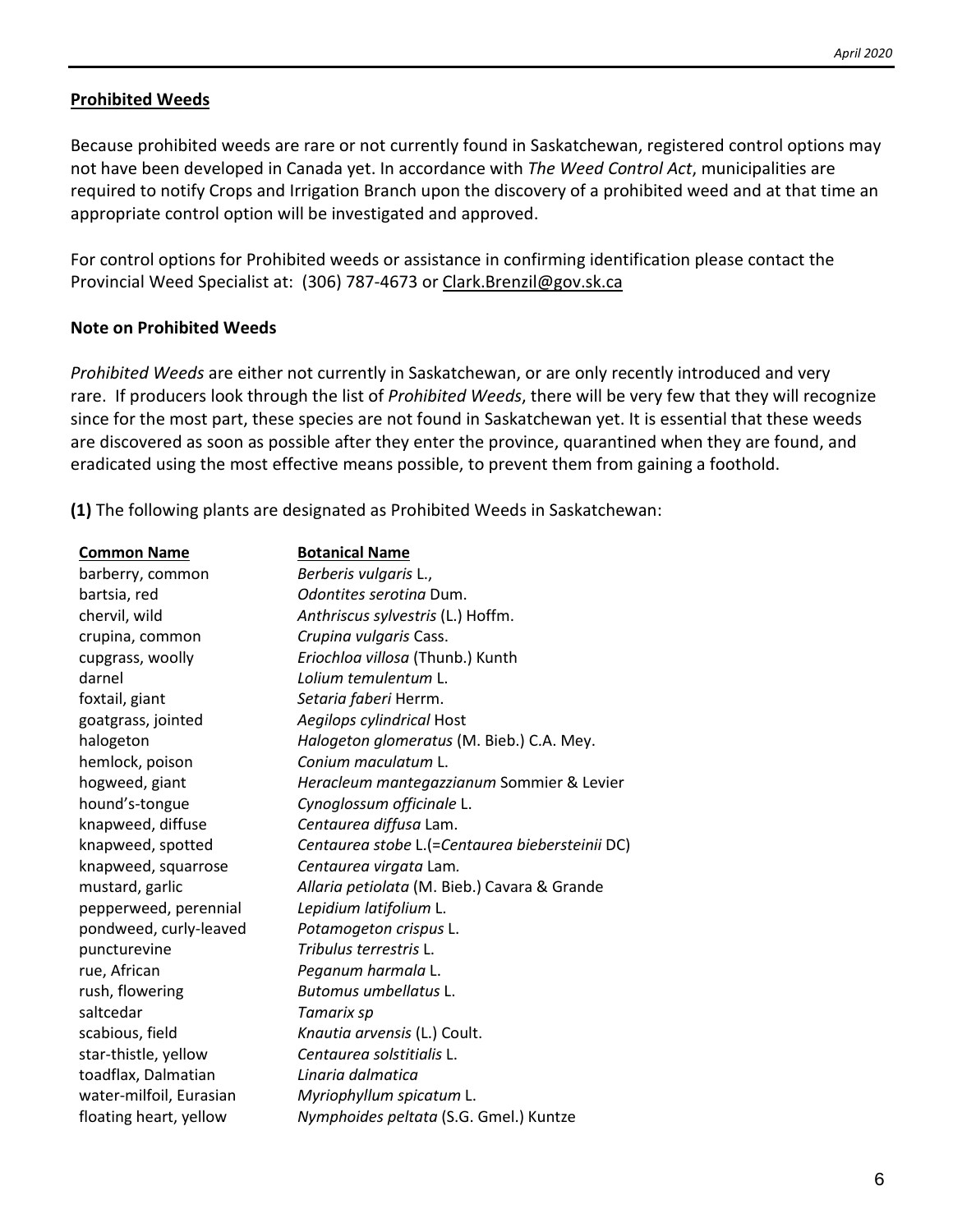## **Invasive Plant Control Program (IPCP) Reference Table\***

| <b>IPCP Eligible Noxious Weeds</b> | <b>IPCP Accepted Herbicide</b>                                                        |
|------------------------------------|---------------------------------------------------------------------------------------|
| Absinthe                           | Clearview; Sightline<br>$\bullet$                                                     |
|                                    | Reclaim II (range and pasture areas only)                                             |
|                                    | Milestone                                                                             |
|                                    | Restore II (range and pasture areas only)                                             |
| Field bindweed                     | Arsenal; Arsenal Powerline (bare ground treatments only)<br>$\bullet$                 |
|                                    | Dicamba                                                                               |
|                                    | Esplanade (bare ground treatments only)<br>٠                                          |
|                                    | Restore II (range and pasture areas only)                                             |
|                                    | Tordon 22K                                                                            |
|                                    | Truvist (industrial areas only)<br>٠                                                  |
| Common burdock                     | Arsenal; Arsenal Powerline (bare ground treatments only)<br>٠                         |
|                                    | Aspect (industrial areas only)<br>٠                                                   |
|                                    | Grazon XC (range and pasture areas only)<br>Reclaim II (range and pasture areas only) |
|                                    | ٠<br>Restore II (range and pasture areas only)<br>٠                                   |
| <b>Bladder campion</b>             | Arsenal; Arsenal Powerline<br>$\bullet$                                               |
|                                    | Truvist (industrial areas only)                                                       |
| Ox-eye daisy                       | Arsenal; Arsenal Powerline (bare ground treatments only)<br>٠                         |
|                                    | Clearview; Sightline                                                                  |
|                                    | Reclaim II (range and pasture areas only)                                             |
|                                    | Milestone                                                                             |
|                                    | <b>Navius</b>                                                                         |
|                                    | Restore II (range and pasture areas only)<br>٠                                        |
|                                    | Truvist (industrial areas only)<br>$\bullet$                                          |
| <b>Black henbane</b>               | Clearview; Sightline<br>$\bullet$                                                     |
|                                    | Reclaim II (range and pasture areas only)                                             |
| Hoary cress                        | Milestone<br>$\bullet$                                                                |
|                                    | Restore II (range and pasture areas only)                                             |
| Hoary alyssum                      | Clearview; Sightline<br>$\bullet$                                                     |
|                                    | Reclaim II (range and pasture areas only)<br>$\bullet$                                |
| Leafy spurge                       | Arsenal; Arsenal Powerline (bare ground treatments only)                              |
|                                    | Aspect (industrial areas only)                                                        |
|                                    | Grazon XC (range and pasture areas only)                                              |
|                                    | <b>Navius</b>                                                                         |
|                                    | Tordon 22K                                                                            |
|                                    | Truvist (industrial areas only)                                                       |
| Russian knapweed                   | Tordon 22K<br>$\bullet$                                                               |
| Yellow toadflax                    | Arsenal; Arsenal Powerline (bare ground treatments only)<br>٠                         |
|                                    | Aspect (industrial areas only)                                                        |
|                                    | Grazon XC (range and pasture areas only)                                              |
|                                    | Tordon 22K<br>٠                                                                       |
| Common tansy                       | Clearview; Sightline<br>$\bullet$                                                     |
|                                    | Reclaim II (range and pasture areas only)                                             |
|                                    | Escort (perennial grass areas only)                                                   |
|                                    | Milestone                                                                             |